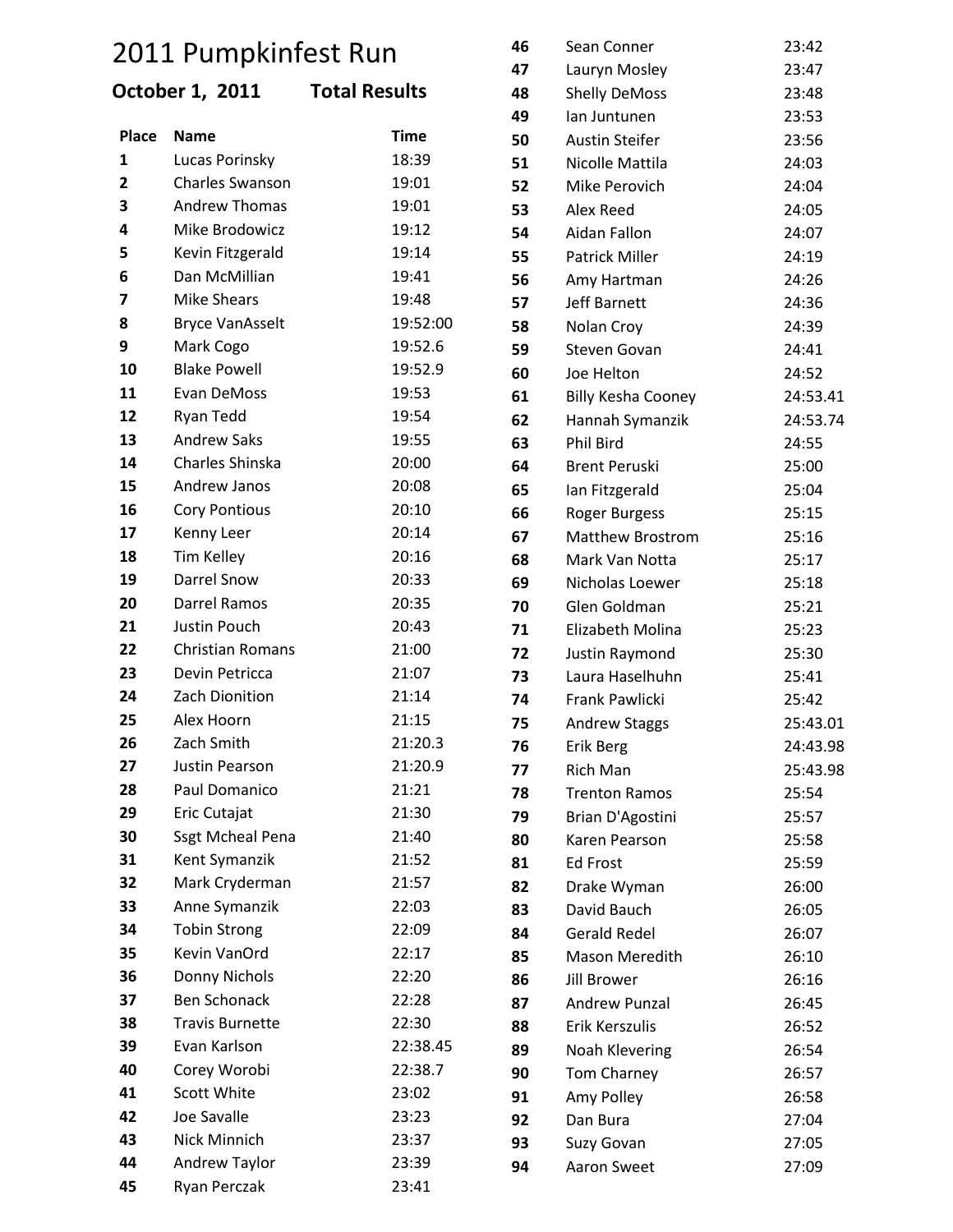| 95         | <b>Brian Mackey</b>             | 27:10          | 144        | Carol Rocher                  | 31:45          |
|------------|---------------------------------|----------------|------------|-------------------------------|----------------|
| 96         | <b>Carrie King</b>              | 27:16          | 145        | Therese Adamowski             | 31:56          |
| 97         | <b>Christian Dueweke</b>        | 27:18          | 146        | Kelly Houghton                | 32:03          |
| 98         | <b>Elaine McIntyre</b>          | 27:27          | 147        | PJ Hanner                     | 32:05          |
| 99         | Caitlyn Cavicchiolo             | 27:41          | 148        | Nate Weidman                  | 32:09          |
| 100        | <b>Brooke Nanna</b>             | 27:42          | 149        | Justin Hamann                 | 32:10          |
| 101        | Meghan Rousseau                 | 27:51          | 150        | <b>Stacie Bethel</b>          | 32:11          |
| 102        | <b>Tony AaHilio</b>             | 28:03          | 151        | <b>Emily Stratton</b>         | 32:12          |
| 103        | Jenny AaHilio                   | 28:06          | 152        | Debra Stratton                | 32:12.84       |
| 104        | <b>Crissy McNulty</b>           | 28:06.98       | 153        | bib #201                      | 32:18.04       |
| 105        | Nicole Sauin                    | 28:11          | 154        | Ben Walak                     | 32:18.46       |
| 106        | <b>Gabriel Polley</b>           | 28:21          | 155        | <b>Carter Reeds</b>           | 32:25          |
| 107        | Jobi Dzumaryk                   | 28:23          | 156        | Sara Hartman                  | 32:26.66       |
| 108        | <b>Thomas Sventickas</b>        | 28:29          | 157        | Jennifer Hovey                | 32:26.95       |
| 109        | <b>Michael Brower</b>           | 28:31          | 158        | Kimberly Heffel               | 32:35          |
| 110        | <b>Matthew Goss</b>             | 28:32          | 159        | <b>Drake Carter</b>           | 32:52          |
| 111        | <b>Mary Shears</b>              | 28:33          | 160        | Megan Jones                   | 33:10          |
| 112        | Rebecca Sventickas              | 28:41          | 161        | Kim Lafleur                   | 33:11          |
| 113        | Lindsey Mahlmeister             | 28:45.17       | 162        | Arnina Jayaraman              | 33:15          |
| 114        | Conner weidman                  | 28:45.50       | 163        | James Ingles                  | 33:24          |
| 115        | Ed Harmon                       | 28:45.74       | 164        | Colleen Bayoff                | 33:34          |
| 116        | Jack Hardy                      | 28:45.96       | 165        | Rebecca Jensen                | 33:52.00       |
| 117        | Like Jankowski                  | 28:46          | 166        | Tamra Wilson                  | 33:52.56       |
| 118        | Kristy McDonald                 | 28:51          | 167        | David Rudd                    | 34:55          |
| 119        | Steve Kushim                    | 29:11          | 168        | Shawna Rudd                   | 35:25          |
| 120        | <b>Stacy Punzal</b>             | 29:36          | 169        | Kristen Cox                   | 35:34.47       |
| 121        | Joshua Freshour                 | 29:40.32       | 170        | <b>Chester Cox</b>            | 35:34.77       |
| 122        | James Scott                     | 29:45          | 171        | <b>Brian Richardson</b>       | 36:05          |
| 123        | Donnas Freshour                 | 29:58          | 172        | Mark Merfhini                 | 36:06          |
| 124        | Jeanie Beaty                    | 30:07          | 173        | <b>Bethany Freshour</b>       | 36:20.00       |
| 125        | Joseph Cavicchiolo              | 30:10          | 174        | Rob Freshour                  | 36:20.88       |
| 126        | Alan Curnow                     | 30:16          | 175        | Victoria Pearson              | 37:00.48       |
| 127        | Clay Thrift                     | 30:30          | 176        | Dale Rife                     | 37:00.81       |
| 128        | Robin Thrift                    | 30:31<br>30:36 | 177        | Julian Walter<br>Sharon Sower | 37:14          |
| 129<br>130 | Rob Quinn<br><b>Trainer Rod</b> | 30:46          | 178<br>179 | Laurene Moncznik              | 38:17<br>39:09 |
| 131        | Doug Pontious                   | 30:48          | 180        | Denise Taylor                 | 39:21          |
| 132        | bib # 209                       | 30:56          | 181        | Michael Lorlie                | 39:24          |
| 133        | <b>Kelley Garbacik</b>          | 31:00          | 182        | Stephanie Rife                | 39:40          |
| 134        | Alexa VanOrd                    | 31:03          | 183        | Marie Gaajev                  | 39:47          |
| 135        | Karissa Blackie                 | 31:05          | 184        | Robert Ash                    | 39:55          |
| 136        | Joe Bakara                      | 31:07          | 185        | Camille Ash                   | 39:57          |
| 137        | Shawna Miller                   | 31:09          | 186        | Mark Thomas                   | 39:58          |
| 138        | Jeffery Dieterie                | 31:12          | 187        | Miranda Meyers                | 40:05.44       |
| 139        | Katie Duncan                    | 31:18          | 188        | Kari Meyers                   | 40:05.69       |
| 140        | Kim Thomas                      | 31:19          | 189        | Kathy Pawliai                 | 40:27          |
| 141        | Art Socher                      | 31:20          | 190        | <b>Camille Powers</b>         | 52:31          |
| 142        | <b>Mealanie Meadows</b>         | 31:27          | 191        | Leslie Riley                  | 52:32.2        |
| 143        | Scott Wolfe                     | 31:39          | 192        | Christina Pondell             | 52:32.48       |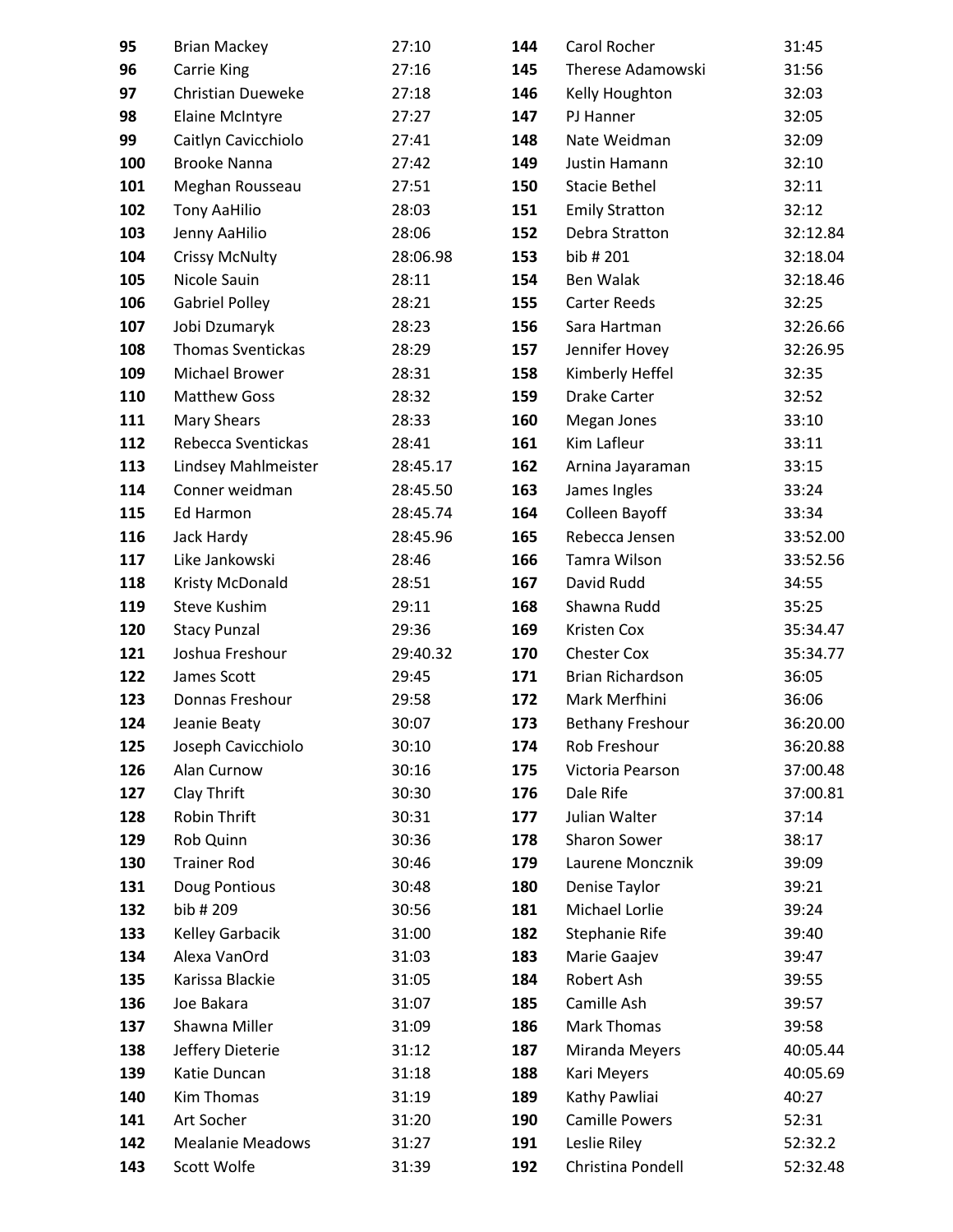## **Men's Results**

| <b>Overall Men's Winner</b> |                        | Lucas Porinsky | 18:39 |
|-----------------------------|------------------------|----------------|-------|
| <b>Men's Masters Winner</b> |                        | Kenny Leer     | 20:14 |
| Place                       | 12 and under           |                | 13    |
| $\mathbf{1}$                | Nolan Croy             | 24:39          | 14    |
| 2                           | Steven Govan           | 24:41          | 15    |
| 3                           | Nicholas Loewer        | 25:18          | 16    |
| 4                           | <b>Trenton Ramos</b>   | 25:54          | 17    |
| 5                           | Drake Wyman            | 26:00          | 18    |
| 6                           | Clay Thrift            | 30:30          | 19    |
| 7                           | Justin Hamann          | 32:10          | 20    |
| 8                           | Ben Walak              | 32:18.46       | 21    |
| 9                           | <b>Carter Reeds</b>    | 32:25          | 22    |
|                             |                        |                | 23    |
|                             | $13 - 15$              |                | 24    |
| $\mathbf{1}$                | Aidan Fallon           | 24:07          | 25    |
|                             |                        |                | 26    |
|                             | $13 - 15$              |                | 27    |
| 1                           | <b>Andrew Thomas</b>   | 19:01          | 28    |
| 2                           | Dan McMillian          | 19:41          | 29    |
| 3                           | <b>Bryce VanAsselt</b> | 19:52:00       | 30    |
| 4                           | Evan DeMoss            | 19:53          | 31    |
| 5                           | Charles Shinska        | 20:00          | 32    |
| 6                           | <b>Cory Pontious</b>   | 20:10          | 33    |
| 7                           | Paul Domanico          | 21:21          | 34    |
| 8                           | Donny Nichols          | 22:20          | 35    |
| 9                           | Andrew Taylor          | 23:39          | 36    |
| 10                          | Ryan Perczak           | 23:41          |       |
| 12                          | <b>Patrick Miller</b>  | 24:19          |       |
| 13                          | Erik Berg              | 24:43.98       | 1     |
| 14                          | <b>Brent Peruski</b>   | 25:00          |       |
| 15                          | Ian Fitzgerald         | 25:04          |       |
| 16                          | <b>Tom Charney</b>     | 26:57          | 1     |
| 17                          | Aaron Sweet            | 27:09          | 2     |
| 18                          | Jack Hardy             | 28:45.96       | 3     |
| 19                          | Like Jankowski         | 28:46          | 4     |
| 20                          | PJ Hanner              | 32:05          | 5     |
| 21                          | Nate Weidman           | 32:09          |       |
|                             | $16 - 19$              |                | Over  |
| 1                           | <b>Charles Swanson</b> | 19:01          | 1     |
| 2                           | Mike Brodowicz         | 19:12          | 2     |
| 3                           | Kevin Fitzgerald       | 19:14          | 3     |
| 4                           | Justin Pearson         | 21:20.9        | 4     |
| 5                           | <b>Mike Shears</b>     | 19:48          | 5     |
| 6                           | Mark Cogo              | 19:52.6        | 6     |
| 7                           | <b>Blake Powell</b>    | 19:52.9        | 7     |
| 8                           | Ryan Tedd              | 19:54          |       |

| 9                 | <b>Andrew Janos</b>       | 20:08    |
|-------------------|---------------------------|----------|
| 8:39              | <b>Christian Romans</b>   | 21:00    |
|                   | Devin Petricca            | 21:07    |
| $\frac{0.14}{12}$ | Zach Dionition            | 21:14    |
| 13                | Alex Hoorn                | 21:15    |
| 14                | Zach Smith                | 21:20.3  |
| 15                | Eric Cutajat              | 21:30    |
| 16                | <b>Ben Schonack</b>       | 22:28    |
| 17                | <b>Travis Burnette</b>    | 22:30    |
| 18                | Evan Karlson              | 22:38.45 |
| 19                | Corey Worobi              | 22:38.7  |
| 20                | <b>Scott White</b>        | 23:02    |
| 21                | Sean Conner               | 23:42    |
| 22                | lan Juntunen              | 23:53    |
| 23                | <b>Austin Steifer</b>     | 23:56    |
| 24                | Alex Reed                 | 24:05    |
| 25                | Joe Helton                | 24:52    |
| 26                | <b>Billy Kesha Cooney</b> | 24:53.41 |
| 27                | Justin Raymond            | 25:30    |
| 28                | <b>Andrew Staggs</b>      | 25:43.01 |
| 29                | <b>Ed Frost</b>           | 25:59    |
| 30                | <b>Mason Meredith</b>     | 26:10    |
| 31                | Erik Kerszulis            | 26:52    |
| 32                | Noah Klevering            | 26:54    |
| 33                | Conner weidman            | 28:45.50 |
| 34                | Ed Harmon                 | 28:45.74 |
| 35                | Joshua Freshour           | 29:40.32 |
| 36                | <b>Drake Carter</b>       | 32:52    |
|                   | 20-24                     |          |
| 1                 | Brian D'Agostini          | 25:57    |
|                   |                           |          |
|                   | $25 - 29$                 |          |
| 1                 | <b>Andrew Saks</b>        | 19:55    |
| $\overline{2}$    | <b>Ssgt Mcheal Pena</b>   | 21:40    |
| 3                 | <b>Trainer Rod</b>        | 30:46    |
| 4                 | Arnina Jayaraman          | 33:15    |
| 5                 | <b>Michael Lorlie</b>     | 39:24    |
|                   | $30 - 34$                 |          |
| <b>Overall</b>    | Lucas Porinsky            | 18:39    |
| 1                 | <b>Justin Pouch</b>       | 20:43    |
| $\overline{2}$    | <b>Christian Dueweke</b>  | 27:18    |
| 3                 | <b>Gabriel Polley</b>     | 28:21    |
| 4                 | <b>Thomas Sventickas</b>  | 28:29    |
| 5                 | Joe Bakara                | 31:07    |
| 6                 | Jeffery Dieterie          | 31:12    |
| 7                 | Robert Ash                | 39:55    |
|                   |                           |          |
|                   |                           |          |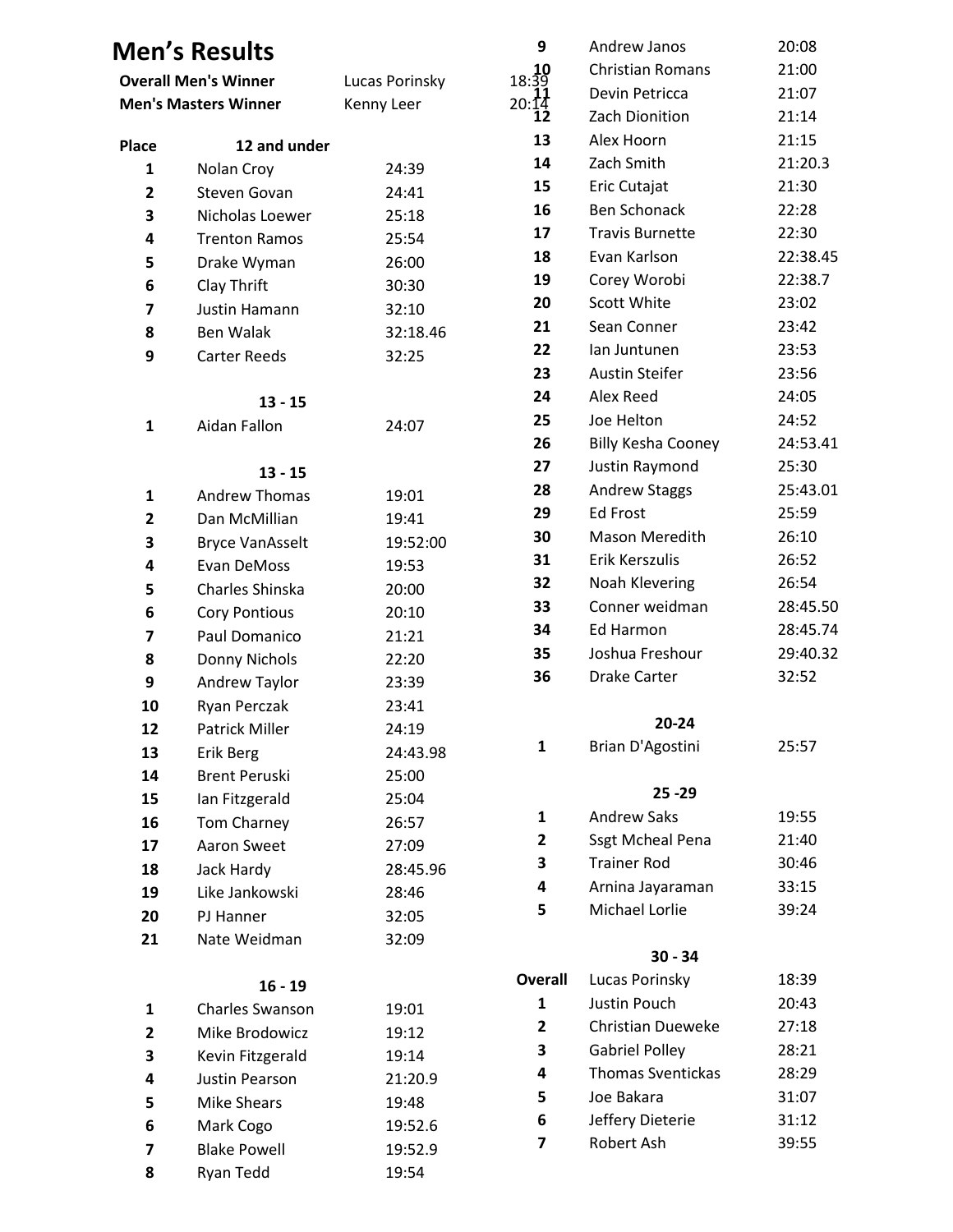### **35 -39**

| 1              | Darrel Snow         | 20:33    |
|----------------|---------------------|----------|
| $\overline{2}$ | Darrel Ramos        | 20:35    |
| 3              | <b>Tobin Strong</b> | 22:09    |
| 4              | Kevin VanOrd        | 22:17    |
| 5              | Nick Minnich        | 23:37    |
| 6              | Jeff Barnett        | 24:36    |
| 7              | Rich Man            | 25:43.98 |
| 8              | Andrew Punzal       | 26:45    |
| 9              | <b>Brian Mackey</b> | 27:10    |
| 10             | Michael Brower      | 28:31    |
| 11             | <b>Matthew Goss</b> | 28:32    |
| 12             | Scott Wolfe         | 31:39    |

## **40 - 44**

| 1              | Joe Savalle             | 23:23    |
|----------------|-------------------------|----------|
| $\overline{2}$ | Mike Perovich           | 24:04    |
| 3              | <b>Matthew Brostrom</b> | 25:16    |
| 4              | Joseph Cavicchiolo      | 30:10    |
| 5              | Rob Quinn               | 30:36    |
| 6              | Dale Rife               | 37:00.81 |

## **45 -49**

| <b>Masters</b> | Kenny Leer              | 20:14    |
|----------------|-------------------------|----------|
| 1              | <b>Tim Kelley</b>       | 20:16    |
| 2              | Kent Symanzik           | 21:52    |
| 3              | <b>Roger Burgess</b>    | 25:15    |
| 4              | Dan Bura                | 27:04    |
| 5              | <b>Steve Kushim</b>     | 29:11    |
| 6              | Alan Curnow             | 30:16    |
| 7              | David Rudd              | 34:55    |
| 8              | <b>Chester Cox</b>      | 35:34.77 |
| 9              | <b>Brian Richardson</b> | 36:05    |
|                | $50 - 54$               |          |
| 1              | Glen Goldman            | 25:21    |
| 2              | <b>Frank Pawlicki</b>   | 25:42    |
| 3              | David Bauch             | 26:05    |
| 4              | James Scott             | 29:45    |
| 5              | Doug Pontious           | 30:48    |
| 6              | <b>Rob Freshour</b>     | 36:20.88 |
|                | $55 - 59$               |          |
| 1              | Mark VanNetten          | 25:17    |
| 2              | Gerald Redel            | 26:07    |
| 3              | <b>Mark Thomas</b>      | 39:58:00 |
|                | 60 - 64                 |          |
| 1              | <b>Richard Johnson</b>  | 30:56:00 |

| 2                       | Art Socher                          | 31:20 |                      |
|-------------------------|-------------------------------------|-------|----------------------|
| 3                       | Mark Merfhini                       | 36:06 |                      |
|                         |                                     |       |                      |
|                         | $65 - 69$                           |       |                      |
| 1                       | Mark Cryderman                      | 21:57 |                      |
| $\overline{2}$          | Phil Bird                           | 24:55 |                      |
|                         | 70 - 74                             |       |                      |
| 1                       | James Ingles                        | 33:24 |                      |
|                         |                                     |       |                      |
|                         | <b>Women's Results</b>              |       |                      |
|                         | <b>Overall Womens Winner</b>        |       | Anne Symanzik        |
|                         | <b>Overall Masters Women</b>        |       |                      |
|                         | Winner                              |       | <b>Shelly DeMoss</b> |
| Place                   | 12 and Under                        |       |                      |
| 1                       | Sara Hartman                        |       | 32:26.66             |
| 2                       | Victoria Pearson                    |       | 37:00.48             |
| 3                       | Miranda Meyers                      |       | 40:05.44             |
|                         |                                     |       |                      |
|                         |                                     |       |                      |
|                         | $13 - 15$                           |       |                      |
| 1                       | Hannah Symanzik                     |       | 24:53.74             |
| 2                       | <b>Elaine McIntyre</b>              |       | 27:27                |
| 3<br>4                  | Caitlyn Cavicchiolo<br>Alexa VanOrd |       | 27:41<br>31:03       |
| 5                       | Karissa Blackie                     |       | 31:05                |
|                         |                                     |       |                      |
|                         | $16 - 19$                           |       |                      |
| 1                       | Megan Jones                         |       | 33:10                |
|                         |                                     |       |                      |
|                         | $20 - 24$                           |       |                      |
| 1<br>$\mathbf{2}$       | Lauryn Mosley<br>Laura Haselhuhn    |       | 23:47<br>25:41       |
| 3                       | Brooke Nanna                        |       | 27:42                |
| 4                       | Kelly Houghton                      |       | 32:03                |
| 5                       | <b>Emily Stratton</b>               |       | 32:12                |
| 6                       | Debra Stratton                      |       | 32:12.84             |
| $\overline{\mathbf{z}}$ | <b>Bethany Freshour</b>             |       | 36:20.00             |
|                         |                                     |       |                      |
|                         | $25 - 29$                           |       |                      |
| 1<br>$\mathbf{2}$       | Lindsey Mahlmeister                 |       | 28:45.17             |
| 3                       | Kristy McDonald<br>Katie Duncan     |       | 28:51<br>31:18       |
| 4                       | Rebecca Jensen                      |       | 33:52.00             |
| 5                       | Marie Gaajev                        |       | 39:47                |
|                         |                                     |       |                      |

#### **30 - 34**

| Elizabeth Molina | 25:23 |
|------------------|-------|
|                  |       |